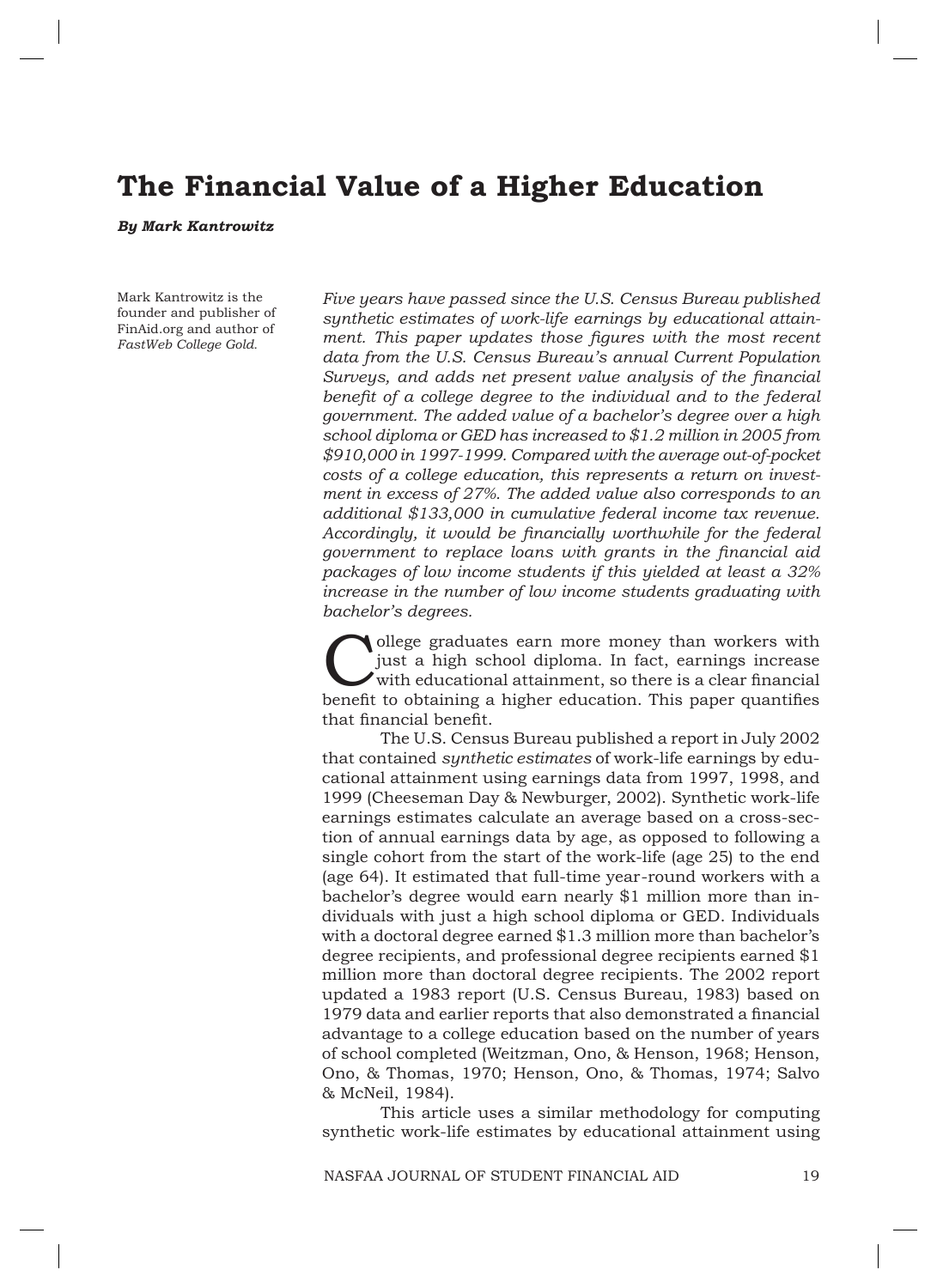2005 mean income data from the 2006 Current Population Survey as published in March 2007 (U.S. Census Bureau, 2007). Mean was used instead of median for comparability with the Census Bureau report's results and because means are better suited for computing return on investment for the population as a whole. The added value of a bachelor's degree over a high school diploma has increased to \$1.2 million, a doctoral degree over a bachelor's degree to \$1.7 million, and a professional degree over a doctoral degree to \$1.2 million, as illustrated in Table 1.

| Table 1                                                             |  |  |  |  |  |  |  |
|---------------------------------------------------------------------|--|--|--|--|--|--|--|
| <b>Financial Advantage of a College Degree (in Current Dollars)</b> |  |  |  |  |  |  |  |

| <b>Financial Advantage</b>                 | 1997-1999   | 2003-2005   | 2005        |
|--------------------------------------------|-------------|-------------|-------------|
| Bachelor's Degree vs. High School Graduate | \$914.289   | \$1,181,903 | \$1,210,760 |
| Doctoral Degree vs. Bachelor's Degree      | \$1,299,137 | \$1,742,759 | \$1,707,280 |
| Professional Degree vs. Doctoral Degree    | \$971,541   | \$1,105,585 | \$1,163,320 |

*Note*. 1997-1999 figures are in constant 1999 dollars; other figures are in constant 2005 dollars. Adjusting the 1997-1999 figures for inflation to obtain constant 2005 dollars would require increasing the figures by 17.2%.

> The methodology calculates a current cross-sectional sum of mean annual income figures for full-time year-round workers ages 25 to 64. Since the income data is clustered into 10-year age cohorts (ages 25–34, 35–44, 45–54, and 55–64), it multiplies each cohort's average by 10 before computing the sum. The 2003–2005 column in Table 1 presents an average of three years of data, with the 2003 and 2004 figures adjusted by the Consumer Price Index (CPI-U) to yield constant 2005 dollars, thereby smoothing out some of the year-over-year volatility in the annual figures. This corresponds to the 1997–1999 averages reported in the U.S. Census Bureau's July 2002 report.

> Since the methodology substitutes a cross-sectional sum for a retrospective or prospective case-control analysis, it does not include future salary growth or inflationary adjustments corresponding to an individual's actual earnings trajectory through the various age cohorts. Other limitations include:

- There may be significant variation in lifetime income due to choice of college major or profession. •
- The assumption of a 40-year work life does not consider the potentially longer work-life for workers who do not pursue a college education. •
- The methodology fails to consider the impact of mortality on work-life and the increases in life expectancy associated with a higher education. •
- The use of full-time year-round earnings data assumes no interruption of the participation in the work-force. •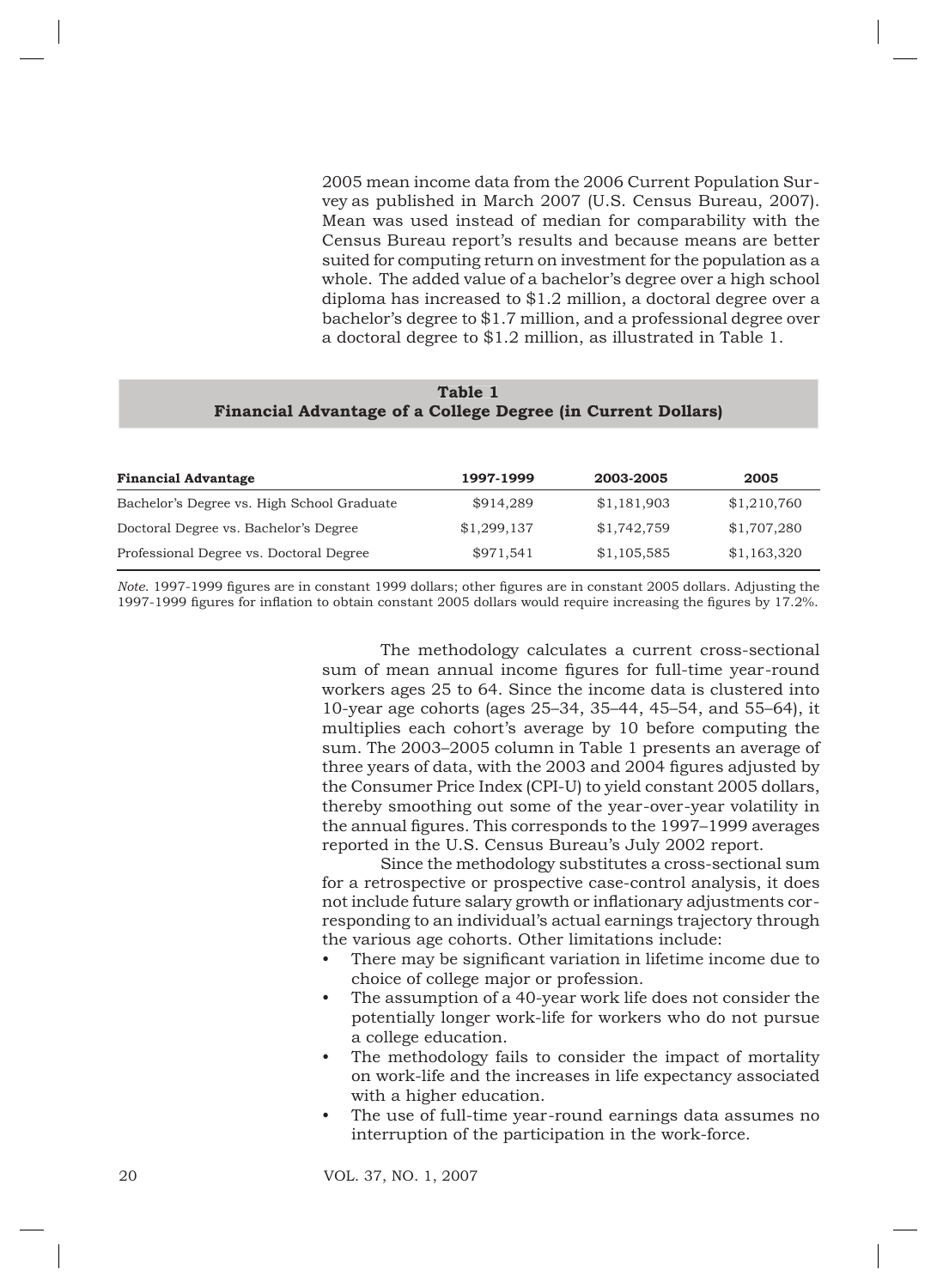The methodology uses mean earnings as opposed to median earnings. •

Figure 1 illustrates how mean work-life earnings increase with educational level. The financial advantage of a bachelor's degree recipient over a high school graduate grew in part because work-life earnings for college graduates grew at a faster rate than the work-life earnings for individuals without a college degree.





**Figure 2 Ratio of Average Earnings of Full-Time Year-Round Workers to Average Earnings of High School Graduates by Educational Attainment, 1975–2005**

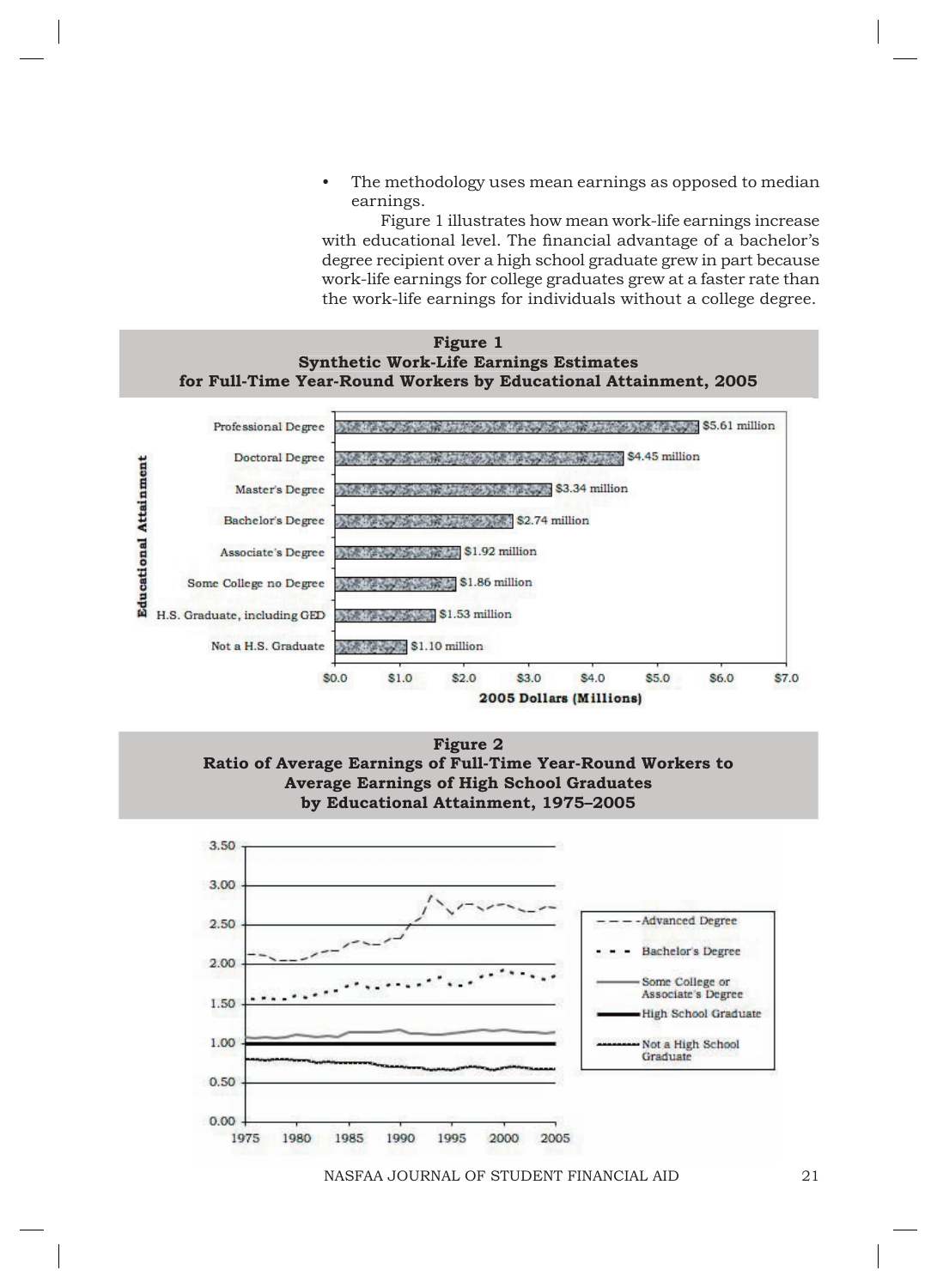Figure 2 demonstrates the historical growth in the difference in average annual earnings for workers age 18 and above. In 2005, bachelor's degree recipients earned 1.86 times the average earnings for high school graduates and advanced degree recipients earned 2.71 times the average earnings for high school graduates. This compares with 1.86 and 2.76 in 1999, respectively.

## **Estimate of Work-Life Federal Income Tax Revenue**

Using IRS statistics of income data, it is possible to calculate the average federal income tax as a percentage of AGI, as illustrated in Table 2.

| Table 2<br><b>Average Tax as Percentage of AGI</b> |                            |  |  |  |  |  |
|----------------------------------------------------|----------------------------|--|--|--|--|--|
| <b>AGI Range</b>                                   | Tax as a Percentage of AGI |  |  |  |  |  |
| \$10,000 to \$15,000                               | 3.53%                      |  |  |  |  |  |
| \$15,000 to \$20,000                               | 4.86%                      |  |  |  |  |  |
| \$20,000 to \$25,000                               | 5.93%                      |  |  |  |  |  |
| \$25,000 to \$30,000                               | 6.65%                      |  |  |  |  |  |
| \$30,000 to \$40,000                               | 7.21%                      |  |  |  |  |  |
| \$40,000 to \$50,000                               | 8.00%                      |  |  |  |  |  |
| \$50,000 to \$75,000                               | 8.71%                      |  |  |  |  |  |
| \$75,000 to \$100,000                              | 9.90%                      |  |  |  |  |  |
| \$100,000 to \$200,000                             | 13.62%                     |  |  |  |  |  |

Combining these flat tax rates with the synthetic work-life earnings estimates yields estimates of work-life federal income tax revenue by educational attainment. Figure 3 shows that the federal government earns \$132,762 more in work-life income tax revenue for a bachelor's degree recipient as compared with a high school graduate. Doctoral degree recipients yield \$301,312 more in income tax revenue than bachelor's degree recipients, and professional degree recipients yield \$152,942 more than doctoral degree recipients.

Net Present Value (NPV) analysis calculates the current equivalent value of a future stream of values. It represents the amount a disinterested investor would be willing to pay in exchange for the asset that produced those values. While it may sound impressive to talk about a million dollars in additional lifetime earnings, one must recognize that future dollars are worth less than current dollars. Net present value often uses a risk-free rate of return as the discount rate, such as the interest rate on U.S. Treasury bills. This yields the amount which would need to be invested now to yield the future stream of values. **Net Present Value Analysis**

> This paper uses a discount rate of 4.812%, based on the 30-year Treasury Bond auction of February 8, 2007. Shorter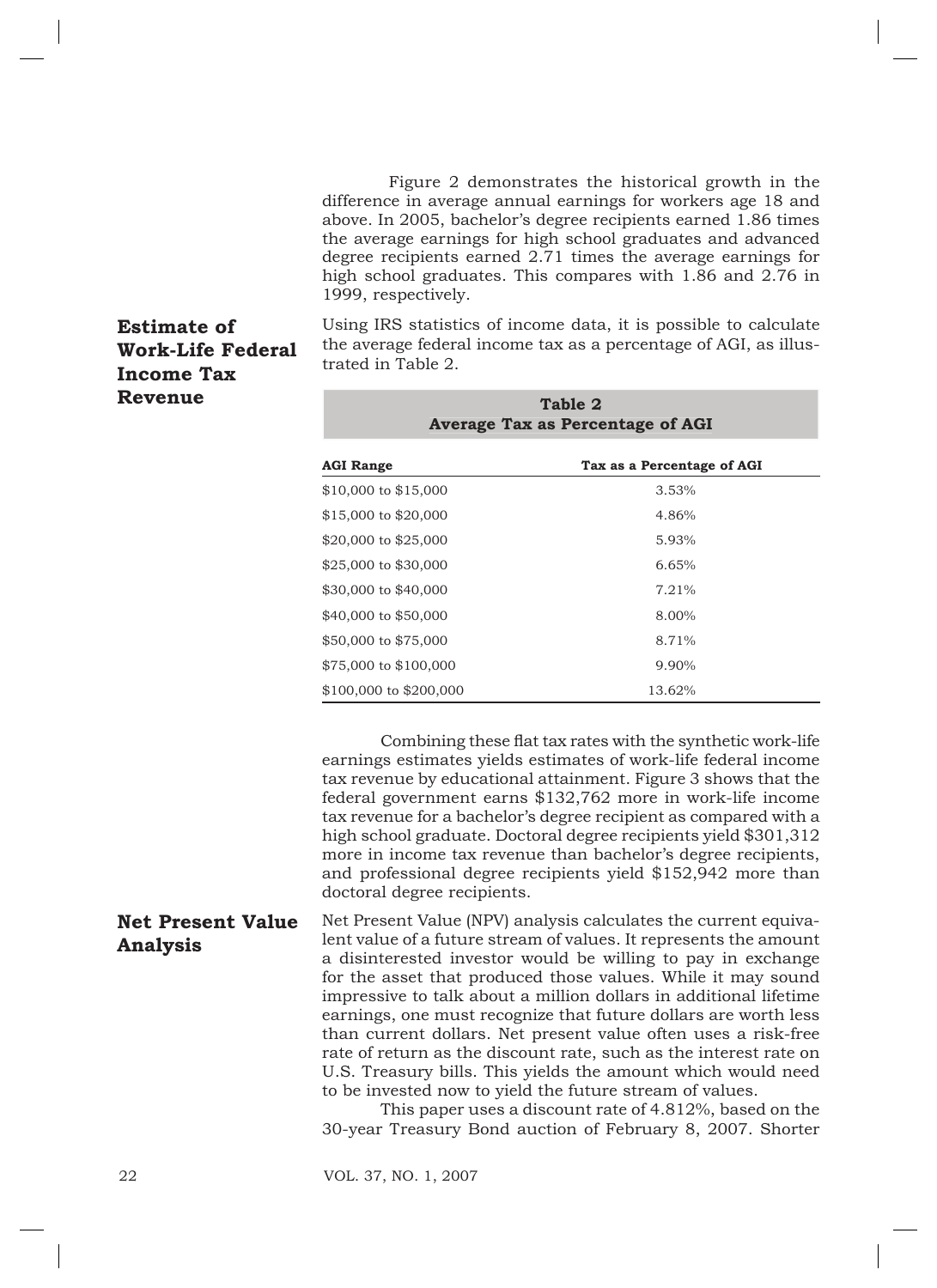

term Treasury bills and notes are within 30 basis points of this discount rate, making it a reasonable choice. U.S. Treasuries are among the lowest risk available financial instruments. Ideally one should use a discount rate that corresponds to the time horizon of each ten year cohort. However, since shorter term treasuries yield a similar discount rate, the potential error from using a single discount rate is minimal.

The cumulative discount for each 10-year age range is calculated using the harmonic mean, which may overstate the net present value by as much as 3% because of the uniform weighting of years within each 10-year age range. The harmonic mean is the reciprocal of the arithmetic mean of the reciprocals. It is appropriate to use a harmonic mean in net present value calculations because net present value involves the reciprocal of the cumulative discount rate. The harmonic mean of two numbers *x* and *y* is  $\frac{2xy}{x+y}$ . It is less than the arithmetic mean  $\frac{x+y}{2}$  and greater than the geometric mean  $\sqrt{xy}$ . Since the net present value divides each value by the cumulative discount, the average net present value for a decade of values corresponds roughly to the average of the reciprocals of each year's cumulative discounts, yielding the harmonic mean.

Table 3 shows the net present value of the added value of various types of college degrees for both work-life income and federal income tax revenue. Thus a bachelor's degree is a sound investment for a high school graduate if the present cost of attaining the degree is less than about \$520,000. Likewise, it is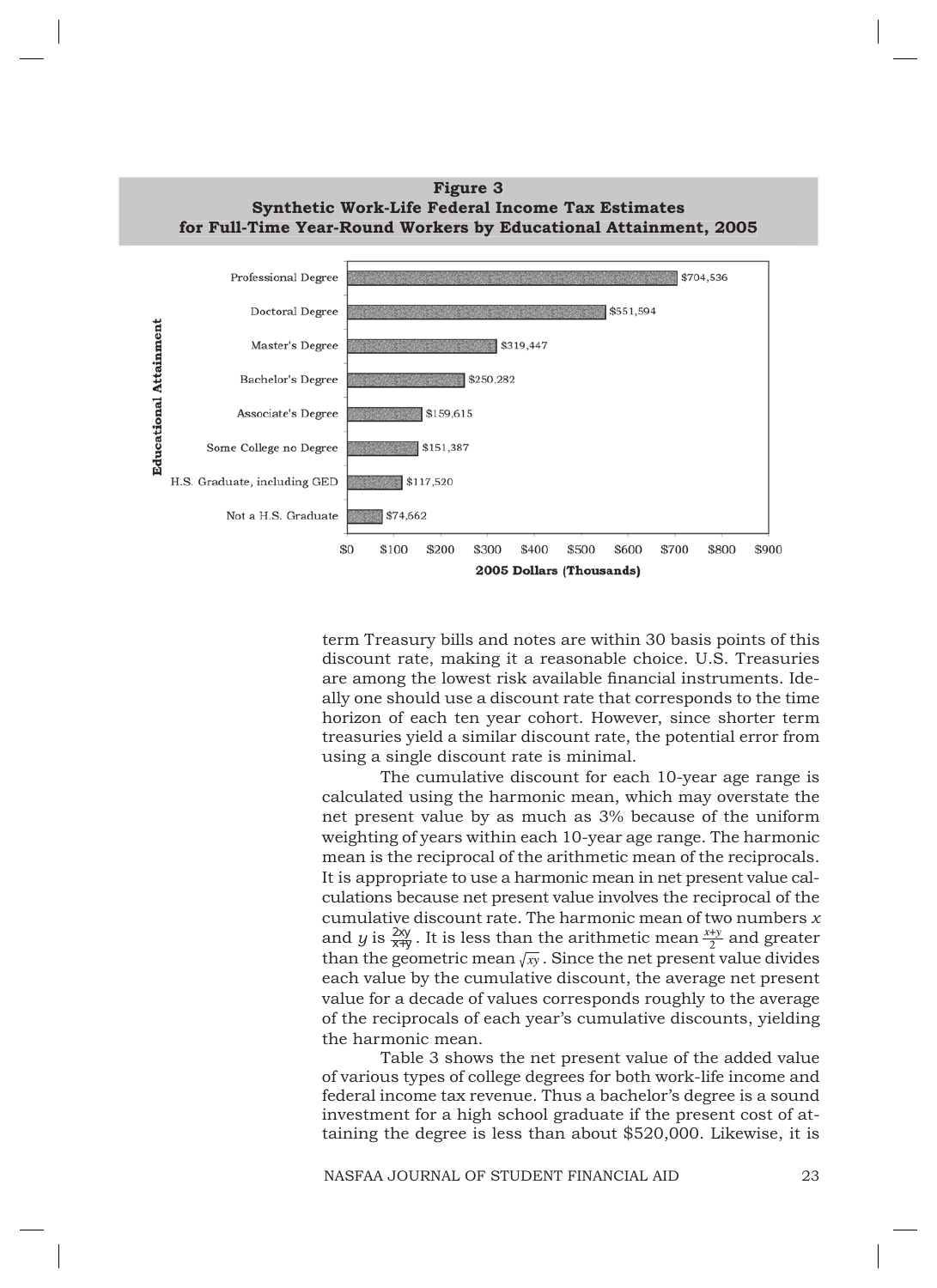#### **Table 3 Table NPV of Differential Work-Life Income and and Federal Income Tax Estimates Estimates by Educational Attainment, 2005**

| <b>Added Value</b>                         | Work-Life<br><b>Earnings</b> | <b>Federal</b><br><b>Income Tax</b> |
|--------------------------------------------|------------------------------|-------------------------------------|
| Bachelor's Degree vs. High School Graduate | \$519,261                    | \$56,681                            |
| Master's Degree vs. Bachelor's Degree      | \$194.429                    | \$24,735                            |
| Doctoral Degree vs. Bachelor's Degree      | \$627,466                    | \$117,425                           |
| Professional Degree vs. Doctoral Degree    | \$456,284                    | \$57,498                            |

worthwhile for the federal government to invest in federal student aid if the per-student cost is less than about \$57,000.

# **Comparison With Out-of-Pocket Costs and Federal Student Aid**

To evaluate the quality of an investment in higher education requires comparing the net present value of the investment with the cost to the individual and to the federal government (see Table 4). Cost figures were obtained from the data analysis system of the 2003-04 National Postsecondary Aid Study (NPSAS) conducted by the National Center for Education Statistics at the U.S. Department of Education. The figures are limited to four-year institutions and sum the means for freshman through senior years in college, without inflationary adjustments.

Out-of-pocket cost is defined as the student budget (cost of attendance) minus all gift aid, including grants, scholarships, veteran's education benefits and education tax benefits. It represents an estimate of the average student's costs to obtain a college degree.

The federal aid and cost figures are limited to students with an adjusted gross income (AGI) of \$50,000 or less, as an approximation of the federal costs associated with federal student aid for needy students. Note that total federal aid includes federal education loans, which cost the federal government less than 20 cents per dollar lent. Accordingly, the estimated total federal cost figure conservatively assumes a 20% subsidy rate for education loans. The total federal loans figure includes PLUS loans, which is not included in the total federal aid figure.

| Table 4<br><b>Out-of-Pocket Costs and Federal Student Aid</b> |                        |                                     |                         |                        |                                                |  |  |  |
|---------------------------------------------------------------|------------------------|-------------------------------------|-------------------------|------------------------|------------------------------------------------|--|--|--|
|                                                               |                        | Needy Students (AGI $\le$ \$50,000) |                         |                        |                                                |  |  |  |
|                                                               | Out-of-Pocket<br>Costs | Total<br>Federal Aid                | Total<br>Federal Grants | Total<br>Federal Loans | <b>Estimated Total</b><br><b>Federal Costs</b> |  |  |  |
| Undergraduate                                                 | \$48,038               | \$20,627                            | \$7.789                 | \$13,299               | \$10,449                                       |  |  |  |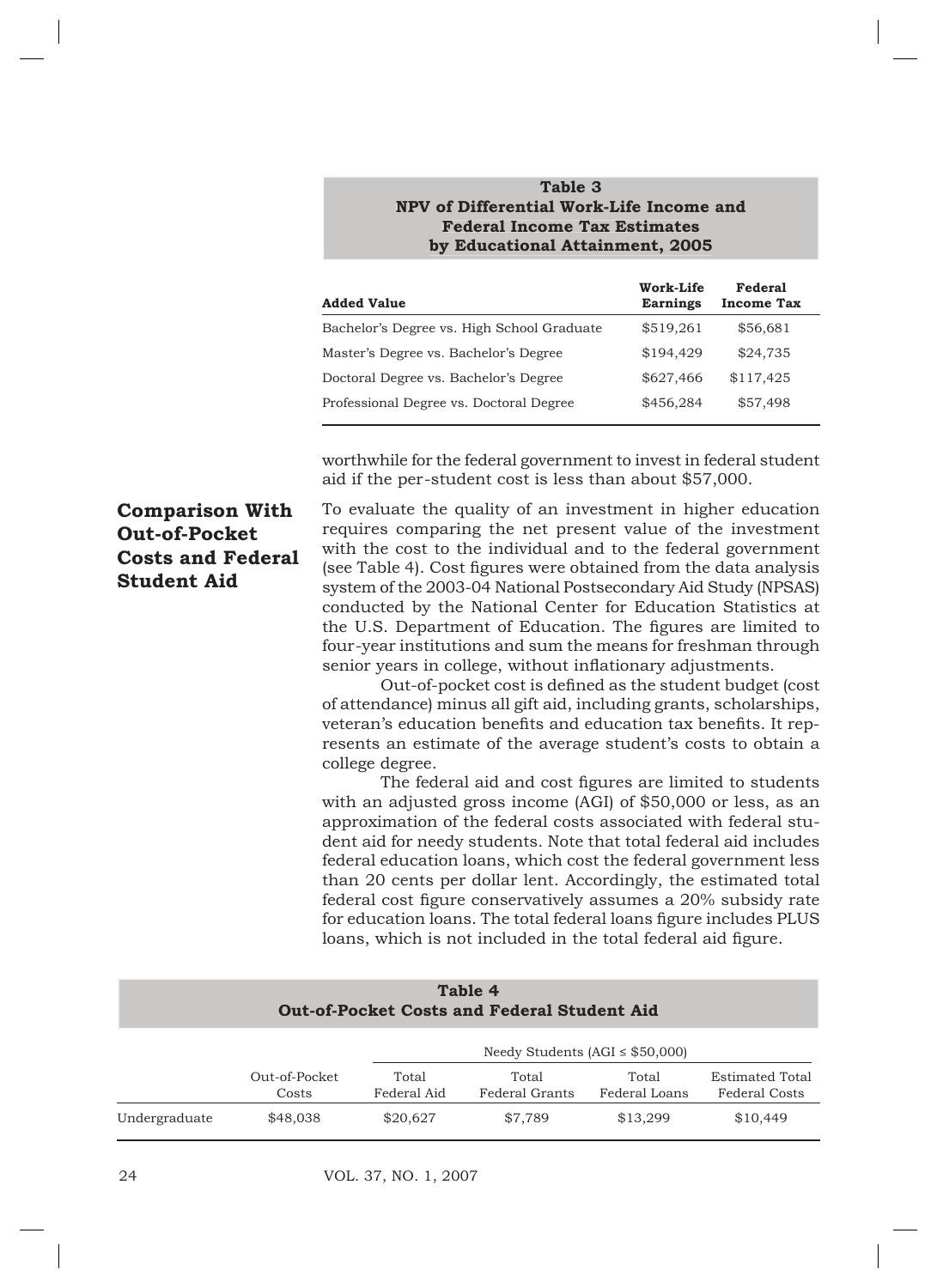Clearly, with a payoff that has a present value of more than ten times the family's investment, an undergraduate education is a worthwhile investment. That's the equivalent of more than a 27% return on investment. Even at 4-year private nonprofit colleges, where the out of pocket costs are  $$65,121$ , it still represents a return on investment in excess of 20%.

Calculating the return on investment involves solving the following nonlinear equation for *R*,

$$
R \times \left(1 + \frac{1}{(1+R)^n-1}\right) = \frac{NPV}{OOPC} \times \frac{[(1+C) \times (1+D) -1] \times (1+D)^n}{[(1+C) \times (1+D)]^n-1}
$$

where *R* is the return on investment, *NPV* is the net present value of the future income stream (\$519,261), *OOPC* is the outof-pocket costs (\$48,038), *D* is the discount rate (4.812%), *n* is the number of years of income (40), and *C* is an assumed cost of living increase (3%). For values of *R* above 20% and  $n = 40$ , it is reasonable to approximate the left hand side of this equation as *R*.

Federal student aid also represents a wise investment for the federal government, as the income tax revenue has a present value of more than five times the estimated cost of federal student aid. That's the equivalent of nearly a 14% return on investment.

Moreover, replacing federal loans with grants would pay for itself if it yielded at least a 32% increase in the number of low income students graduating with bachelor's degrees, assuming a 5% increase in low income student matriculation rates. This percentage threshold is based on the following formula,

$$
P \geq \frac{TR - C_1}{TR - (1 + E) \times C_2} - 1
$$

where TR is the federal income tax revenue,  $C<sub>i</sub>$  is the current federal cost of financial aid,  $C_2$  is the new federal cost of financial aid, *E* is the percentage increase in enrollment, and *P* is the percentage increase in graduation rates. This calculation assumes that the lifetime earnings by educational attainment for students from low income backgrounds mirrors the lifetime earnings for the population as a whole. It does not consider incremental improvements in lifetime earning for students who fall short of obtaining a bachelor's degree. But it also assumes a baseline of some aid as opposed to zero aid.

Adjusting work-life estimates for a 3% annual growth in earnings would yield values in Table 3 that are 69% to 84% higher. The return on investment figures for an undergraduate education would increase to 46% for individuals (34% at private nonprofit colleges) and 23% for the federal government assuming tax brackets increase with CPI. The minimum increase in low income graduation rates required to justify replacing federal loans with grants in need-based student aid packages would drop to 15%.

The added value of a college education has increased significantly since 1999, with a bachelor's degree now worth more than \$2.7 million **Conclusion**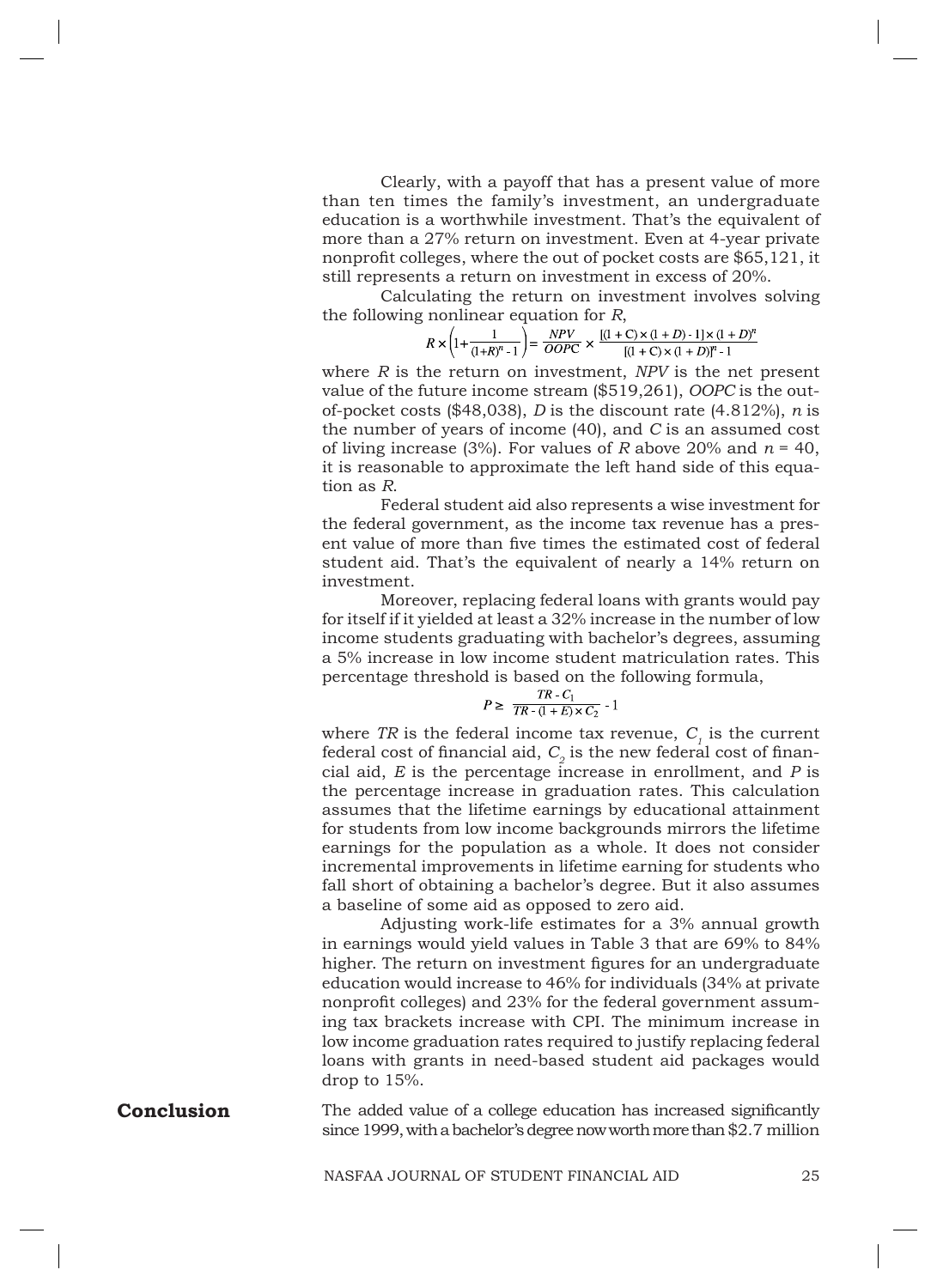in mean work-life earnings in current dollars, a master's degree worth more than \$3.3 million, a doctoral degree more than \$4.4 million, and a professional degree more than \$5.6 million. A bachelor's degree clearly represents a worthwhile investment for the student, with a return on investment greater than 27%. The payback period can be as little as four years. Higher education also represents a financially sound investment for the federal government, with a return on investment from increased tax revenues of 14% and a payback period of less than six years.

Student aid policy experts have advocated for replacing loans with grants in the financial aid packages of low income students, arguing that this will lead to a significant increase in matriculation and graduation rates. This article demonstrates that such a change will pay for itself if it results in a 32% increase in the number of low income students graduating with bachelor's degrees. Depending on certain reasonable assumptions, the breakeven point may be as low as a 15% increase in graduation rates. (These estimates do not consider increases in lifetime income due to partial progress toward a degree and assume a baseline for comparison of some aid as opposed to zero aid.) The elite colleges who have eliminated loans from the financial aid packages of low income students have obtained greater increases in graduation rates (FinAid.org, 2007).

There are several possible areas for future research. The estimates presented in this paper do not account for variations in work-life income according to individual characteristics, such as field of study (major), gender, race and original socio-economic status, and institutional characteristics, such as institutional control (public, private non-profit and private for-profit), Carnegie code, and cost of attendance. Some of these variables, such as gender and race, are already available from the Current Population Survey; most are not.

There are a variety of other individual characteristics, such as life expectancy, infant mortality, health, health insurance coverage, crime rates, welfare and public assistance costs, unemployment rates, use of technology, charitable giving, community service and civic participation, that improve with increasing educational attainment (Clinedinst, 2004; Phipps, Santos, & Merisotis, 2005; Institute for Higher Education Policy, 1998; Singh & Siahpush, 2006; Bureau of Labor Statistics, 2007). These non-financial correlates of educational attainment also have an associated financial cost that can be measured in the tens of billions of dollars per year (Campaign for Educational Equity, 2005).